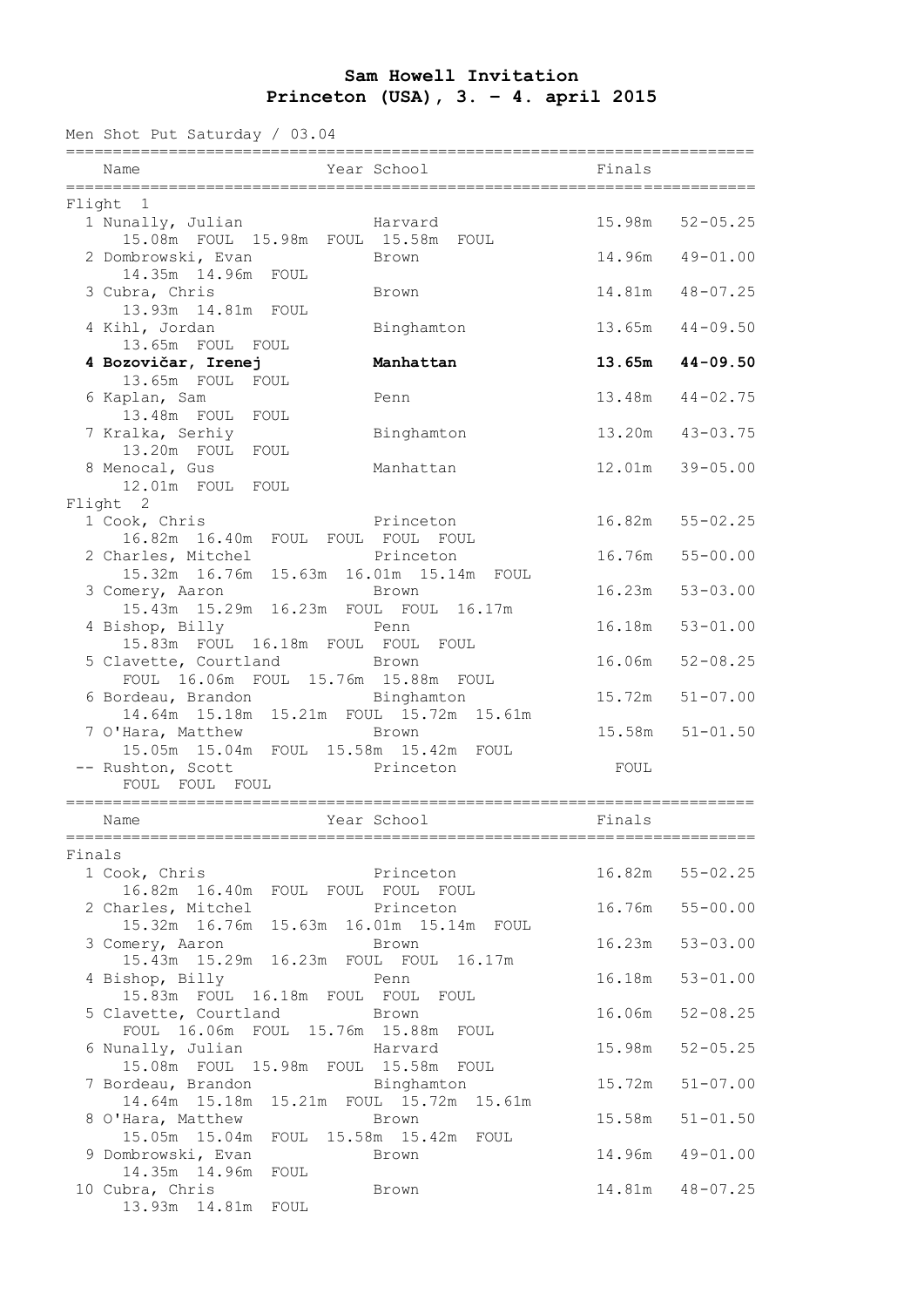| 11 Kihl, Jordan                          | Binghamton | 13.65m | $44 - 09.50$ |
|------------------------------------------|------------|--------|--------------|
| 13.65m FOUL FOUL<br>11 Bozovičar, Irenej | Manhattan  | 13.65m | $44 - 09.50$ |
| 13.65m FOUL FOUL                         |            |        |              |
| 13 Kaplan, Sam                           | Penn       | 13.48m | $44 - 02.75$ |
| 13.48m FOUL FOUL                         |            |        |              |
| 14 Kralka, Serhiy                        | Binghamton | 13.20m | $43 - 03.75$ |
| 13.20m FOUL<br>FOUL                      |            |        |              |
| 15 Menocal, Gus                          | Manhattan  | 12.01m | $39 - 05.00$ |
| $12.01m$ FOUL<br>FOUL                    |            |        |              |
| -- Rushton, Scott                        | Princeton  | FOUL   |              |
| FOUL<br>FOUL<br>FOUL                     |            |        |              |

|  |  |  | Men Discus Throw Saturday / 03.04. |  |  |
|--|--|--|------------------------------------|--|--|
|--|--|--|------------------------------------|--|--|

| Name                                                               | Year School | Finals |            |  |  |  |  |
|--------------------------------------------------------------------|-------------|--------|------------|--|--|--|--|
| Flight 1                                                           |             |        |            |  |  |  |  |
| 1 Rhodes, Peter<br>41.34m FOUL FOUL                                | Brown       | 41.34m | $135 - 07$ |  |  |  |  |
| 2 O'Hara, Matthew<br>FOUL 41.21m<br>ND.                            | Brown       | 41.21m | $135 - 02$ |  |  |  |  |
| 3 Cubra, Chris<br>FOUL 40.19m ND                                   | Brown       | 40.19m | $131 - 10$ |  |  |  |  |
| 4 Dombrowski, Evan<br>FOUL 37.81m FOUL                             | Brown       | 37.81m | $124 - 00$ |  |  |  |  |
| 5 Oslin, Bryan<br>33.86m ND FOUL                                   | Princeton   | 33.86m | $111 - 01$ |  |  |  |  |
| 6 Burns, James<br>FOUL 29.48m FOUL                                 | Princeton   | 29.48m | $96 - 09$  |  |  |  |  |
| -- Menocal, Gus<br>FOUL FOUL FOUL                                  | Manhattan   | FOUL   |            |  |  |  |  |
| -- Kralka, Serhiy<br>FOUL FOUL FOUL                                | Binghamton  | FOUL   |            |  |  |  |  |
| -- Kihl, Jordan<br>FOUL FOUL FOUL                                  | Binghamton  | FOUL   |            |  |  |  |  |
| Flight 2                                                           |             |        |            |  |  |  |  |
| 1 Bordeau, Brandon<br>48.88m  47.46m  51.69m  49.63m  FOUL  49.96m | Binghamton  | 51.69m | 169-07     |  |  |  |  |
| 2 Truong, Phuong<br>45.27m 48.42m 49.63m ND 47.05m 46.29m          | Brown       | 49.63m | $162 - 10$ |  |  |  |  |
| 3 Cook, Chris<br>44.93m FOUL 49.24m 48.97m FOUL FOUL               | Princeton   | 49.24m | $161 - 06$ |  |  |  |  |
| 4 Pocesta, Blerim<br>44.45m ND ND ND 46.96m 45.75m                 | Manhattan   | 46.96m | $154 - 01$ |  |  |  |  |
| 5 Pulli, Nicholas<br>43.98m FOUL 46.55m FOUL ND 46.37m             | Maryland    | 46.55m | $152 - 09$ |  |  |  |  |
| 6 Bozovičar, Irenej<br>FOUL 40.27m 46.44m FOUL ND FOUL             | Manhattan   | 46.44m | $152 - 04$ |  |  |  |  |
| 7 Cioffi, Will<br>45.96m 45.73m FOUL FOUL ND FOUL                  | Penn        | 45.96m | $150 - 09$ |  |  |  |  |
| 8 Charles, Mitchel<br>FOUL FOUL 44.58m FOUL FOUL FOUL              | Princeton   | 44.58m | $146 - 03$ |  |  |  |  |
| 9 Soerens, Stephen<br>FOUL 38.06m ND                               | Princeton   | 38.06m | $124 - 10$ |  |  |  |  |
| -- Clavette, Courtland<br>FOUL FOUL FOUL                           | Brown       | FOUL   |            |  |  |  |  |
| -- Nunally, Julian<br>FOUL FOUL FOUL                               | Harvard     | FOUL   |            |  |  |  |  |